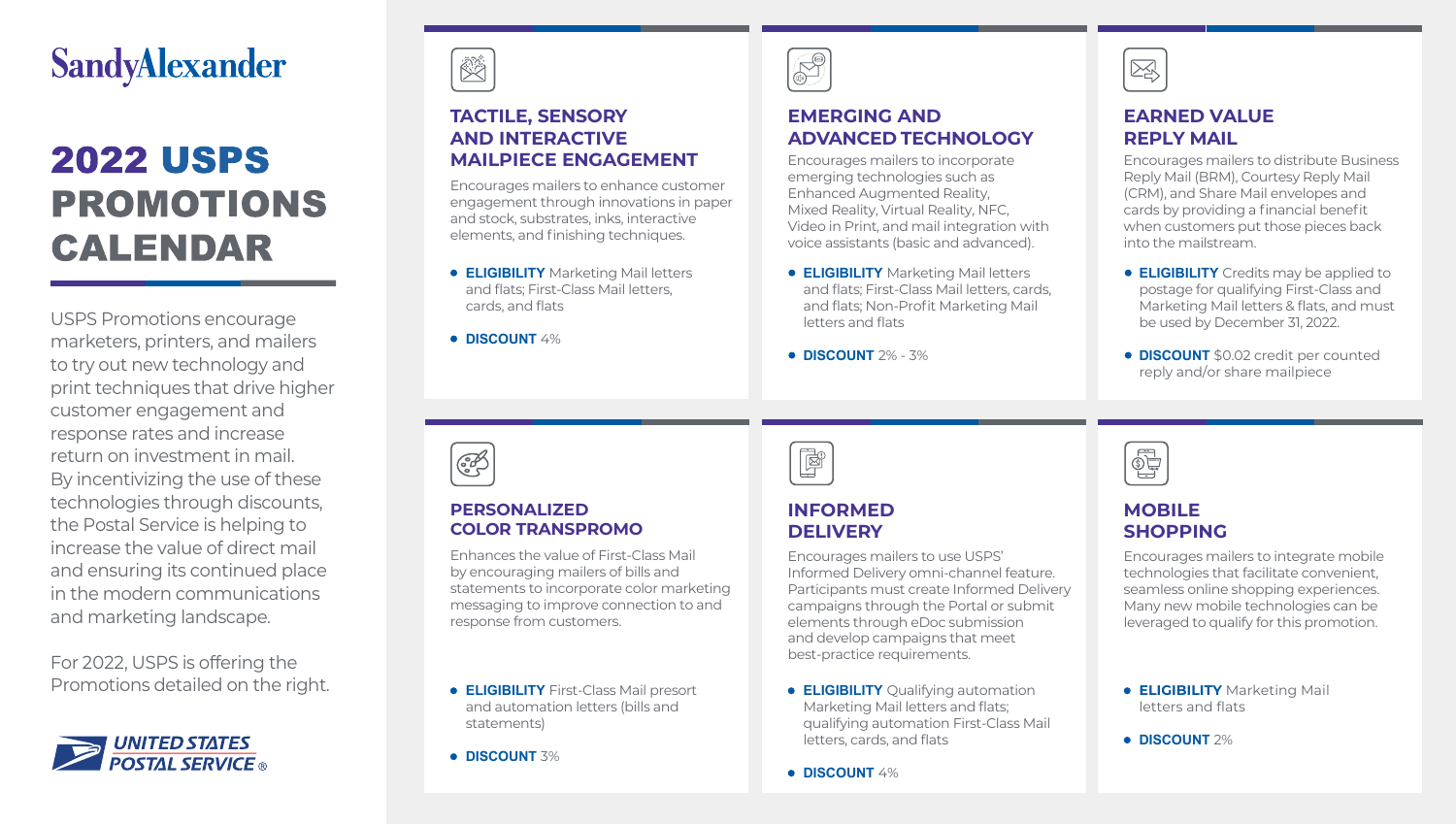# **2022 MAILING PROMOTIONS CALENDAR**





\*\*Earned Value Credits are earned on reply mail and can be redeemed on First-Class and Marketing Mail